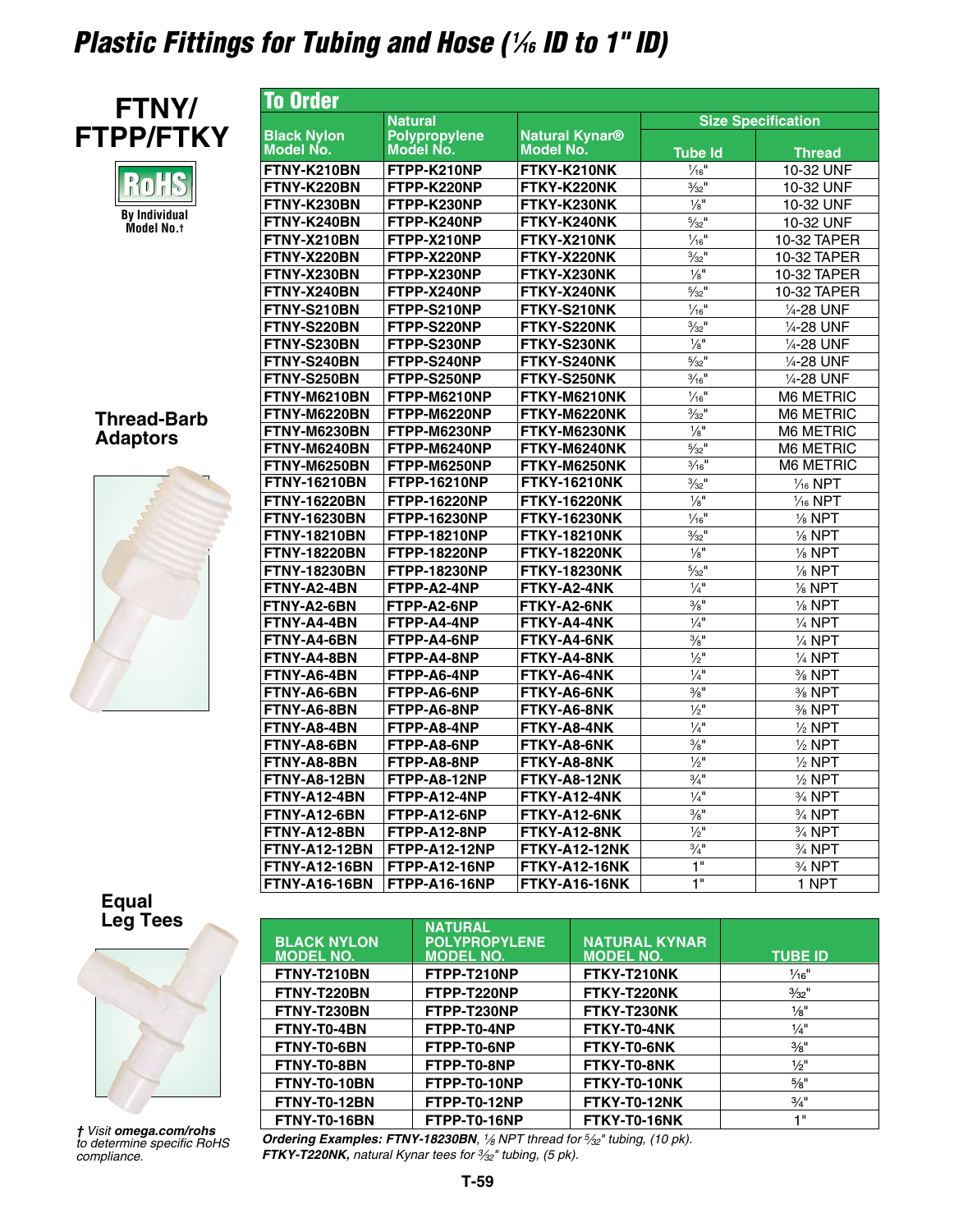## *Plastic Fittings for Tubing and Hose ( <sup>1</sup> ⁄16 ID to 1" ID)* To Order

#### **Reduction Couplers**





*For compatible tubing, visit us online.*

#### **Equal Leg Couplers**



#### **Equal Leg Elbows**



| I U UI UUI                             |                                          |                                           |                             |                                         |
|----------------------------------------|------------------------------------------|-------------------------------------------|-----------------------------|-----------------------------------------|
|                                        | <b>NATURAL</b>                           |                                           | <b>SIZE SPECIFICATION</b>   |                                         |
| <b>BLACK NYLON</b><br><b>MODEL NO.</b> | <b>POLYPROPYLENE</b><br><b>MODEL NO.</b> | <b>NATURAL KYNAR®</b><br><b>MODEL NO.</b> | <b>TUBE ID #1</b>           | <b>TUBE ID #2</b>                       |
|                                        |                                          |                                           | $3/32$ <sup>11</sup>        |                                         |
| <b>FTNY-N220/210BN</b>                 | FTPP-N220/210NP                          | <b>FTKY-N220/210NK</b>                    |                             | $1/16$ <sup>"</sup>                     |
| FTNY-N230/210BN                        | FTPP-N230/210NP                          | <b>FTKY-N230/210NK</b>                    | $\frac{1}{8}$ "             | $\frac{1}{16}$ "                        |
| FTNY-N230/220BN                        | FTPP-N230/220NP                          | <b>FTKY-N230/220NK</b>                    | $\frac{1}{8}$ "             | $3/32$ <sup>11</sup>                    |
| <b>FTNY-1040BN</b>                     | <b>FTPP-1040NP</b>                       | <b>FTKY-1040NK</b>                        | $1/16$ <sup>"</sup>         | $5/32$ <sup>11</sup>                    |
| <b>FTNY-2040BN</b>                     | <b>FTPP-2040NP</b>                       | <b>FTKY-2040NK</b>                        | $3/32$ <sup>11</sup>        | $5/32$ <sup>11</sup>                    |
| <b>FTNY-3040BN</b>                     | FTPP-3040NP                              | <b>FTKY-3040NK</b>                        | $\frac{1}{8}$ "             | $5/32$ <sup>11</sup>                    |
| <b>FTNY-1050BN</b>                     | <b>FTPP-1050NP</b>                       | <b>FTKY-1050NK</b>                        | 1/16"                       | $\frac{3}{16}$ "                        |
| <b>FTNY-2050BN</b>                     | <b>FTPP-2050NP</b>                       | <b>FTKY-2050NK</b>                        | $3/32$ <sup>11</sup>        | $\frac{3}{16}$ "                        |
| <b>FTNY-3050BN</b>                     | <b>FTPP-3050NP</b>                       | <b>FTKY-3050NK</b>                        | $\frac{1}{8}$ "             | $\frac{3}{16}$ "                        |
| <b>FTNY-4050BN</b>                     | <b>FTPP-4050NP</b>                       | <b>FTKY-4050NK</b>                        | $5/32$ <sup>11</sup>        | $\frac{3}{16}$ "                        |
| <b>FTNY-3060BN</b>                     | <b>FTPP-3060NP</b>                       | <b>FTKY-3060NK</b>                        | $\frac{1}{8}$ "             | $\frac{1}{4}$                           |
| <b>FTNY-4060BN</b>                     | <b>FTPP-4060NP</b>                       | <b>FTKY-4060NK</b>                        | $5/32$ <sup>11</sup>        | $\frac{1}{4}$                           |
| <b>FTNY-5060BN</b>                     | <b>FTPP-5060NP</b>                       | <b>FTKY-5060NK</b>                        | $\frac{3}{16}$ "            | $1/4$ "                                 |
| FTNY-C5-4BN                            | FTPP-C5-4NP                              | FTKY-C5-4NK                               | $\frac{5}{16}$ "            | $\frac{1}{4}$                           |
| FTNY-C6-4BN                            | FTPP-C6-4NP                              | <b>FTKY-C6-4NK</b>                        | $\frac{3}{8}$ "             | $\frac{1}{4}$ "                         |
| FTNY-C6-5BN                            | FTPP-C6-5NP                              | FTKY-C6-5NK                               | $\frac{3}{8}$ <sup>11</sup> | $\frac{5}{16}$ "                        |
| FTNY-C8-4BN                            | FTPP-C8-4NP                              | FTKY-C8-4NK                               | $\frac{1}{2}$ "             | $\frac{1}{4}$ "                         |
| FTNY-C8-5BN                            | FTPP-C8-5NP                              | FTKY-C8-5NK                               | $\frac{1}{2}$               | $\frac{5}{16}$ "                        |
| FTNY-C8-6BN                            | FTPP-C8-6NP                              | FTKY-C8-6NK                               | $\frac{1}{2}$ "             | $\frac{3}{8}$ "                         |
|                                        |                                          | FTKY-C10-4NK                              |                             | $\frac{1}{4}$ "                         |
| FTNY-C10-4BN                           | FTPP-C10-4NP                             |                                           | $5/8$ "                     |                                         |
| FTNY-C10-5BN                           | FTPP-C10-5NP                             | FTKY-C10-5NK                              | $5/8$ "                     | $\frac{5}{16}$ "                        |
| FTNY-C10-6BN                           | FTPP-C10-6NP                             | FTKY-C10-6NK                              | 5/8"                        | $\frac{3}{8}$ "                         |
| FTNY-C10-8BN                           | FTPP-C10-8NP                             | FTKY-C10-8NK                              | $5/8$ <sup>11</sup>         | $\frac{1}{2}$ "                         |
| FTNY-C12-6BN                           | FTPP-C12-6NP                             | FTKY-C12-6NK                              | $\frac{3}{4}$ "             | $\frac{3}{8}$ "                         |
| FTNY-C12-8BN                           | FTPP-C12-8NP                             | FTKY-C12-8NK                              | $\frac{3}{4}$ "             | $\frac{1}{2}$ "                         |
| <b>FTNY-C12-10BN</b>                   | FTPP-C12-10NP                            | <b>FTKY-C12-10NK</b>                      | $\frac{3}{4}$ "             | $5/8$ "                                 |
| FTNY-C16-8BN                           | FTPP-C16-8NP                             | FTKY-C16-8NK                              |                             |                                         |
|                                        |                                          |                                           | 1"                          | $1/2$ "                                 |
| <b>FTNY-C16-10BN</b>                   | FTPP-C16-10NP                            | FTKY-C16-10NK                             | 1"                          | $5/8$ "                                 |
| <b>FTNY-C16-12BN</b>                   | FTPP-C16-12NP                            | <b>FTKY-C16-12NK</b>                      | 1"                          | $\frac{3}{4}$ "                         |
|                                        |                                          |                                           |                             |                                         |
|                                        | <b>NATURAL</b><br><b>POLYPROPYLENE</b>   | <b>NATURAL KYNAR</b>                      |                             |                                         |
| <b>BLACK NYLON</b><br><b>MODEL NO.</b> | <b>MODEL NO.</b>                         | <b>MODEL NO.</b>                          |                             | <b>SIZE SPECIFICATION</b><br>TUBE ID #1 |
| FTNY-N210BN                            | FTPP-N210NP                              | FTKY-N210NK                               |                             | $1/16$ "                                |
| FTNY-N220BN                            | FTPP-N220NP                              | FTKY-N220NK                               |                             | $3/32$ <sup>11</sup>                    |
| FTNY-N230BN                            | FTPP-N230NP                              | FTKY-N230NK                               |                             | $1/8$ "                                 |
| <b>FTNY-4040BN</b>                     | <b>FTPP-4040NP</b>                       | <b>FTKY-4040NK</b>                        |                             | $5/32$ <sup>11</sup>                    |
| <b>FTNY-5050BN</b>                     | <b>FTPP-5050NP</b>                       | <b>FTKY-5050NK</b>                        |                             | $\frac{3}{16}$ "                        |
|                                        | FTPP-C0-4NP                              |                                           |                             | $\frac{1}{4}$                           |
| FTNY-C0-4BN                            |                                          | FTKY-C0-4NK                               |                             |                                         |
| FTNY-C0-5BN                            | FTPP-C0-5NP                              | FTKY-C0-5NK                               |                             | $\frac{5}{16}$ "                        |
| FTNY-C0-6BN                            | FTPP-C0-6NP                              | FTKY-C0-6NK                               |                             | $\frac{3}{8}$ <sup>11</sup>             |
| FTNY-C0-8BN                            | FTPP-C0-8NP                              | FTKY-C0-8NK                               |                             | $\frac{1}{2}$ "                         |
| FTNY-C0-10BN                           | FTPP-C0-10NP                             | FTKY-C0-10NK                              |                             | $5/8$ "                                 |
| FTNY-C0-12BN                           | FTPP-C0-12NP                             | FTKY-C0-12NK                              |                             | $\frac{3}{4}$ "                         |
| FTNY-C0-16BN                           | FTPP-C0-16NP                             | FTKY-C0-16NK                              |                             | 1"                                      |
|                                        | <b>NATURAL</b>                           |                                           |                             |                                         |
| <b>BLACK NYLON</b>                     | <b>POLYPROPYLENE</b>                     | <b>NATURAL KYNAR</b>                      |                             | <b>SIZE SPECIFICATION</b>               |
| <b>MODEL NO.</b>                       | <b>MODEL NO.</b>                         | <b>MODEL NO.</b>                          |                             | <b>TUBE ID</b>                          |
| FTNY-L210BN                            | FTPP-L210NP                              | FTKY-L210NK                               |                             | $1/16$ "                                |
| FTNY-L220BN                            | FTPP-L220NP                              | FTKY-L220NK                               |                             | $\frac{3}{32}$ "                        |
| FTNY-L230BN                            | FTPP-L230NP                              | FTKY-L230NK                               |                             | $1/8$ "                                 |
| FTNY-L0-4BN                            | FTPP-L0-4NP                              | FTKY-L0-4NK                               |                             | $\frac{1}{4}$ "                         |
| FTNY-L0-6BN                            | FTPP-L0-6NP                              | FTKY-L0-6NK                               |                             | $\frac{3}{8}$ "                         |
| FTNY-L0-8BN                            | FTPP-L0-8NP                              | FTKY-L0-8NK                               |                             | $\frac{1}{2}$ "                         |
| FTNY-L0-10BN                           | FTPP-L0-10NP                             | FTKY-L0-10NK                              |                             | $5/8$ "                                 |
| FTNY-L0-12BN                           | FTPP-L0-12NP                             | FTKY-L0-12NK                              |                             | $\frac{3}{4}$ "                         |

*Ordering Examples: FTNY-C12-10BN, nylon reduction coupler for 3⁄4" and 5⁄8" tubing, (10 pk). FTPP-C0-4NP, natural polypropylene equal leg coupler for 1⁄4" tubing, (10 pk).*

**T**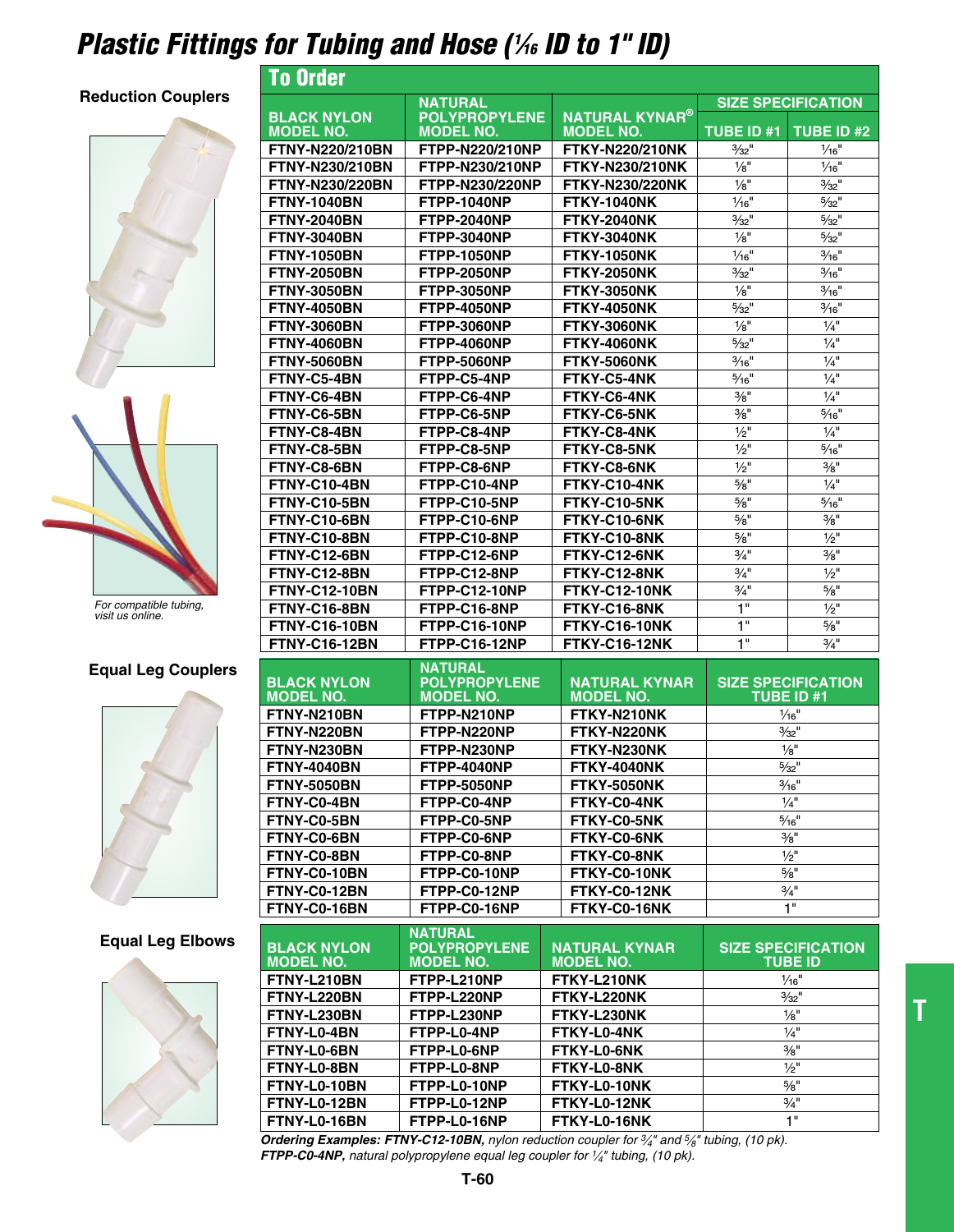# *Plastic Fittings for Tubing and Hose ( 1 ⁄16 ID to 1" ID)*

To Order



### **Thread-Barb Elbows**



|                                              | <b>NATURAL</b>                           |                                              | <b>SIZE SPECIFICATION</b>   |                                  |
|----------------------------------------------|------------------------------------------|----------------------------------------------|-----------------------------|----------------------------------|
| <b>BLACK NYLON</b><br><b>MODEL NO.</b>       | <b>POLYPROPYLENE</b><br><b>MODEL NO.</b> | <b>NATURAL KYNAR®</b><br><b>MODEL NO.</b>    | <b>TUBE ID</b>              | <b>THREAD (NPT)</b>              |
| FTNY-KT210BN                                 |                                          |                                              | $1/16$ <sup>"</sup>         | 10-32 UNF                        |
| FTNY-KT220BN                                 | FTPP-KT220NP                             |                                              | $3/32$ <sup>11</sup>        | 10-32 UNF                        |
| FTNY-KT230BN                                 |                                          | FTKY-KT230NK                                 | $\frac{1}{8}$ "             | 10-32 UNF                        |
| FTNY-XT210BN                                 | FTPP-XT210NP                             | FTKY-XT210NK                                 | $1/16$ <sup>"</sup>         | 10-32 TAPER                      |
| FTNY-XT220BN                                 | FTPP-XT220NP                             | FTKY-XT220NK                                 | $3/32$ <sup>11</sup>        | 10-32 TAPER                      |
| FTNY-XT230BN                                 | FTPP-XT230NP                             | FTKY-XT230NK                                 | $1/8$ "                     | 10-32 TAPER                      |
| <b>FTNY-18T250BN</b>                         | <b>FTPP-18T250NP</b>                     | <b>FTKY-18T250NK</b>                         | $\frac{3}{16}$ "            | $\frac{1}{8}$                    |
| FTNY-T2-4BN                                  | FTPP-T2-4NP                              | FTKY-T2-4NK                                  | $\frac{1}{4}$ "             | $\frac{1}{8}$                    |
| FTNY-T2-6BN                                  | FTPP-T2-6NP                              | FTKY-T2-6NK                                  | $\frac{3}{8}$ "             | $\frac{1}{8}$                    |
| FTNY-T4-4BN                                  | FTPP-T4-4NP                              | FTKY-T4-4NK                                  | $1/4$ "                     | $\frac{1}{4}$                    |
| FTNY-T4-6BN                                  | FTPP-T4-6NP                              | FTKY-T4-6NK                                  | $\frac{3}{8}$ "             | $\frac{1}{4}$                    |
| <b>FTNY-T4-8BN</b>                           | FTPP-T4-8NP                              | FTKY-T4-8NK                                  | $1/2$ "                     | $\frac{1}{4}$                    |
| <b>FTNY-T6-4BN</b>                           | FTPP-T6-4NP                              | FTKY-T6-4NK                                  | $\frac{1}{4}$               | $\frac{3}{8}$                    |
| FTNY-T6-6BN                                  | FTPP-T6-6NP                              | FTKY-T6-6NK                                  | $\frac{3}{8}$ "             | $\frac{3}{8}$                    |
| FTNY-T6-8BN                                  | FTPP-T6-8NP                              | FTKY-T6-8NK                                  | $\frac{1}{2}$ "             | $\frac{3}{8}$                    |
| FTNY-T8-4BN                                  | FTPP-T8-4NP                              | FTKY-T8-4NK                                  | $\frac{1}{4}$               | $\frac{1}{2}$                    |
| FTNY-T8-6BN                                  | FTPP-T8-6NP                              | FTKY-T8-6NK                                  | $\frac{3}{8}$ <sup>11</sup> | $\frac{1}{2}$                    |
| FTNY-T8-8BN                                  | FTPP-T8-8NP                              | FTKY-T8-8NK                                  | $\frac{1}{2}$ "             | $\frac{1}{2}$                    |
| FTNY-T8-12BN                                 | FTPP-T8-12NP                             | FTKY-T8-12NK                                 | $\frac{3}{4}$ "             | $\frac{1}{2}$                    |
| <b>FTNY-T12-4BN</b>                          | FTPP-T12-4NP                             | FTKY-T12-4NK                                 | $\frac{1}{4}$               | $\frac{3}{4}$                    |
| FTNY-T12-6BN                                 | FTPP-T12-6NP                             | FTKY-T12-6NK                                 | $\frac{3}{8}$ <sup>11</sup> | $\frac{3}{4}$                    |
| FTNY-T12-8BN                                 | FTPP-T12-8NP                             | FTKY-T12-8NK                                 | $\frac{1}{2}$ "             | $\frac{3}{4}$                    |
| <b>FTNY-T12-12BN</b>                         | <b>FTPP-T12-12NP</b>                     | <b>FTKY-T12-12NK</b>                         | $\frac{3}{4}$ "             | $\frac{3}{4}$                    |
| <b>FTNY-T12-16BN</b>                         | <b>FTPP-T12-16NP</b>                     | <b>FTKY-T12-16NK</b>                         | 1"                          | $\frac{3}{4}$                    |
| <b>FTNY-T16-16BN</b>                         | <b>FTPP-T16-16NP</b>                     | <b>FTKY-T16-16NK</b>                         | 1"                          | 1                                |
|                                              |                                          |                                              |                             |                                  |
|                                              | <b>NATURAL</b>                           |                                              |                             |                                  |
|                                              |                                          |                                              |                             | <b>SIZE SPECIFICATION</b>        |
| <b>BLACK NYLON</b>                           | <b>POLYPROPYLENE</b><br><b>MODEL NO.</b> | <b>NATURAL KYNAR</b>                         | <b>TUBE ID</b>              |                                  |
| <b>MODEL NO.</b><br>FTNY-KL210BN             | FTPP-KL210NP                             | <b>MODEL NO.</b><br>FTKY-KL210NK             | $\frac{1}{16}$              | <b>THREAD (NPT)</b><br>10-32 UNF |
| FTNY-KL220BN                                 | FTPP-KL220NP                             | FTKY-KL220NK                                 | $\frac{3}{32}$ "            | 10-32 UNF                        |
| FTNY-KL230BN                                 | FTPP-KL230NP                             | FTKY-KL230NK                                 | $\frac{1}{8}$ "             | 10-32 UNF                        |
| FTNY-XL210BN                                 | FTPP-XL210NP                             | FTKY-XL210NK                                 | $\frac{1}{16}$              | 10-32 TAPER                      |
| FTNY-XL220BN                                 | FTPP-XL220NP                             | FTKY-XL220NK                                 | $3/32$ <sup>11</sup>        | 10-32 TAPER                      |
| FTNY-XL230BN                                 | FTPP-XL230NP                             | FTKY-XL230NK                                 | $\frac{1}{8}$               | 10-32 TAPER                      |
| <b>FTNY-18L230BN</b>                         | <b>FTPP-18L230NP</b>                     | <b>FTKY-18L230NK</b>                         | $\frac{1}{8}$ "             | $\frac{1}{8}$ NPT                |
| <b>FTNY-18L250BN</b>                         | <b>FTPP-18L250NP</b>                     | <b>FTKY-18L250NK</b>                         | $\frac{3}{16}$ "            | $\frac{1}{8}$ NPT                |
| <b>FTNY-18L260BN</b>                         | <b>FTPP-18260NP</b>                      | <b>FTKY-18L260NK</b>                         | $\frac{1}{4}$ "             | $\frac{1}{8}$ NPT                |
| FTNY-L2-4BN                                  | FTPP-L2-4NP                              | FTKY-L2-4NK                                  | $\frac{1}{4}$ "             | $\frac{1}{8}$ NPT                |
| FTNY-L2-6BN                                  | FTPP-L2-6NP                              | FTKY-L2-6NK                                  | $\frac{3}{8}$ "             | $\frac{1}{8}$ NPT                |
| FTNY-L4-4BN                                  | FTPP-L4-4NP                              | FTKY-L4-4NK                                  | $1/4$ "                     | 1⁄4 NPT                          |
| FTNY-L4-6BN                                  | FTPP-L4-6NP                              | FTKY-L4-6NK                                  | $\frac{3}{8}$ "             | $1/4$ NPT                        |
| FTNY-L4-8BN                                  | FTPP-L4-8NP                              | FTKY-L4-8NK                                  | $\frac{1}{2}$ "             | $\frac{1}{4}$ NPT                |
| FTNY-L6-4BN                                  | FTPP-L6-4NP                              | FTKY-L6-4NK                                  | $\frac{1}{4}$ "             | % NPT                            |
| FTNY-L6-6BN                                  | FTPP-L6-6NP                              | FTKY-L6-6NK                                  | $\frac{3}{8}$ "             | % NPT                            |
| FTNY-L6-8BN                                  | FTPP-L6-8NP                              | FTKY-L6-8NK                                  | $\frac{1}{2}$ "             | 3/ <sub>8</sub> NPT              |
| FTNY-L8-4BN                                  | FTPP-L8-4NP                              | FTKY-L8-4NK                                  | $1/4$ "                     | $\frac{1}{2}$ NPT                |
| FTNY-L8-6BN                                  | FTPP-L8-6NP                              | FTKY-L8-6NK                                  | $\frac{3}{8}$ "             | ½ NPT                            |
| FTNY-L8-8BN                                  | FTPP-L8-8NP                              | FTKY-L8-8NK                                  | $\frac{1}{2}$ "             | $\frac{1}{2}$ NPT                |
| FTNY-L8-12BN                                 | FTPP-L8-12NP                             | FTKY-L8-12NK                                 | $\frac{3}{4}$ "             | $\frac{1}{2}$ NPT                |
| FTNY-L12-4BN                                 | FTPP-L12-4NP                             | FTKY-L12-4NK                                 | $\frac{1}{4}$               | 3/ <sub>4</sub> NPT              |
| FTNY-L12-6BN                                 | FTPP-L12-6NP                             | FTKY-L12-6NK                                 | $\frac{3}{8}$ "             | 3/ <sub>4</sub> NPT              |
| FTNY-L12-8BN                                 | FTPP-L12-8NP                             | FTKY-L12-8NK                                 | $\frac{1}{2}$ "             | 3/ <sub>4</sub> NPT              |
| <b>FTNY-L12-12BN</b>                         | FTPP-L12-12NP                            | FTKY-L12-12NK                                | $\frac{3}{4}$ "             | 3/4 NPT                          |
| <b>FTNY-L12-16BN</b><br><b>FTNY-L16-16BN</b> | FTPP-L12-16NP<br>FTPP-L16-16NP           | <b>FTKY-L12-16NK</b><br><b>FTKY-L16-16NK</b> | 1"<br>1"                    | 3⁄4 NPT<br>1 NPT                 |

*Ordering Examples: FTNY-T8-6BN, nylon threaded barb tee for 1⁄2" tubing, (10 pk). FTKY-18L230NK, natural kynar 1⁄8 NPT for 1⁄8" tubing, (5 pk).*